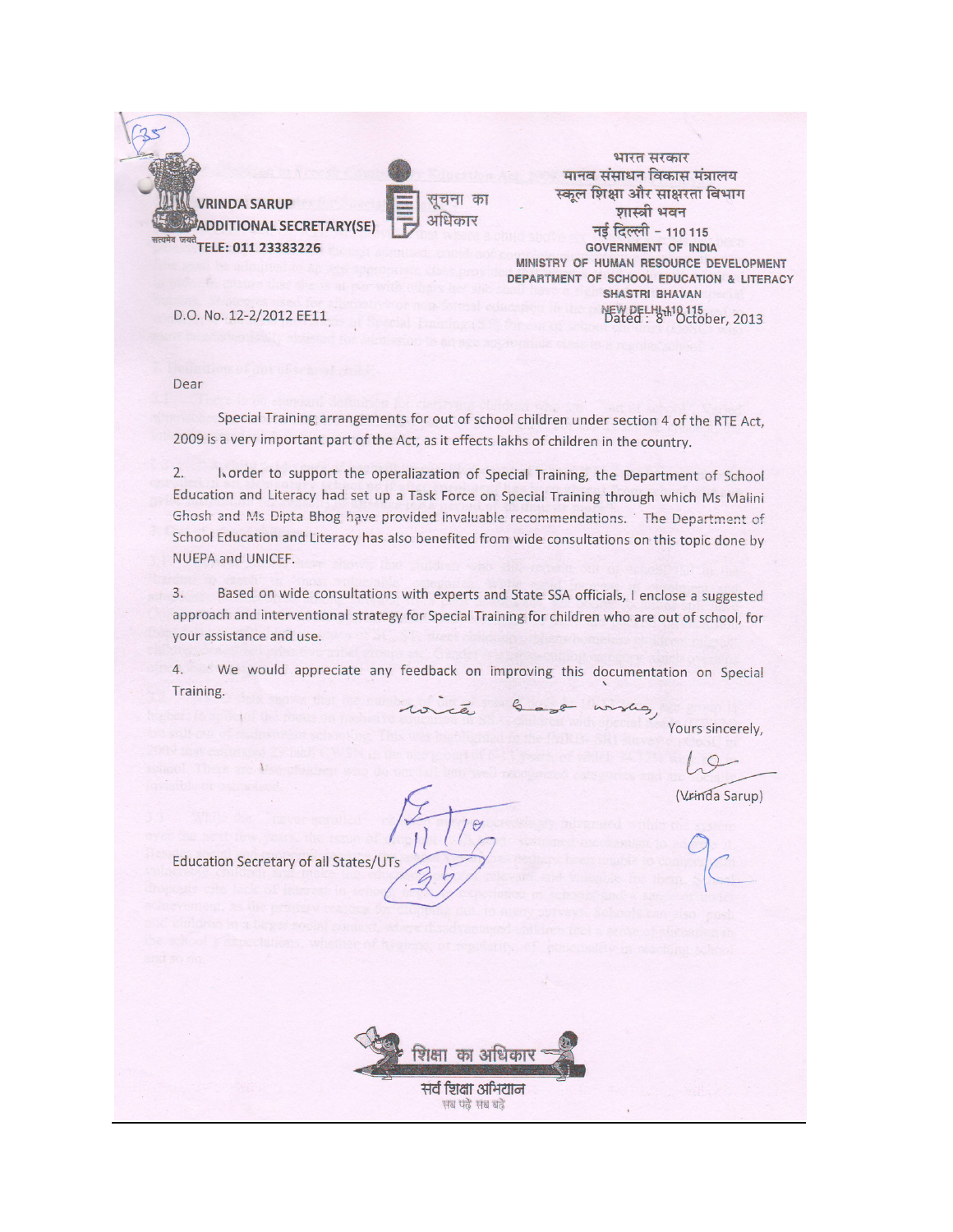# **Right of Children to Free & Compulsory Education Act, 2009/Sarva Shiksha Abhiyan**

# **Interventional strategies for Special Training:-**

1. Section 4 of the RTE Act provides that where a child above six years of age has not been admitted to any school and though admitted, could not complete elementary education, then he /she shall be admitted to an age appropriate class provided that when a child is directly admitted in order to ensure that she is at par with others he/ she shall have a right to be provided special training. Strategies used for alternative or non-formal education in the past have been aligned to conform to the RTE provisions of Special Training (ST) for out of school children (OoSC) who must be academically assisted for admission to an age appropriate class in a regular school.

# **2. Definition of out of school child:-**

2.1 There is no standard definition for clarifying children who are "out of school". Varied approaches have been adopted in different parts of the country. For clarity on the concept, the following standard definition is suggested:

## 2.2 " **A child 6-14 years of age will be considered out of school if he / she has never been enrolled in an elementary school or if after enrolment has been absent from school without prior intimation for reasons of absence for a period of 45 days or more".**

# **3. Out of school children:-**

3.1 Several studies have shown that children who still remain out of school fall in the `hardest to reach' or 'most vulnerable' categories. While rapid increase in enrolment and attendance has occurred among children from poor households, the poorer localities still have OoSC who are left out of the system. Within local communities there are pockets of exclusion from schools, with high presence of SC, ST, street children, orphans/homeless children, migrant children, denotified/ primitive tribal groups etc. Gender is a cross-cutting category which overlaps other disadvantages.

3.2 NSSO data shows that the number of out of school boys in 10-13 years age group is higher. In spite of the focus on inclusive education in SSA, children with special needs (CWSN) are still out of mainstream schooling. This was highlighted in the IMRB- SRI survey on OoSC in 2009 that estimated 29 lakh CWSN in the age group of 6-13 years, of which 34.12% were not in school. There are also children who do not fall into well recognized categories and are socially invisible or ostracized.

3.3 While the "never enrolled" children maybe increasingly integrated within the system over the next few years, the issue of drop outs will need sustained mechanism to address it. Besides social and economic reasons, the school system has perhaps been unable to connect with vulnerable children and make the education process relevant and valuable for them. School dropouts cite lack of interest in school, negative experience in schools and a sense of under achievement, as the primary reasons for dropping out, in many surveys. Schools can also 'push out' children in a larger social context, where disadvantaged children feel a sense of alienation in the school's expectations, whether of hygiene, of regularity, of punctuality in reaching school and so on.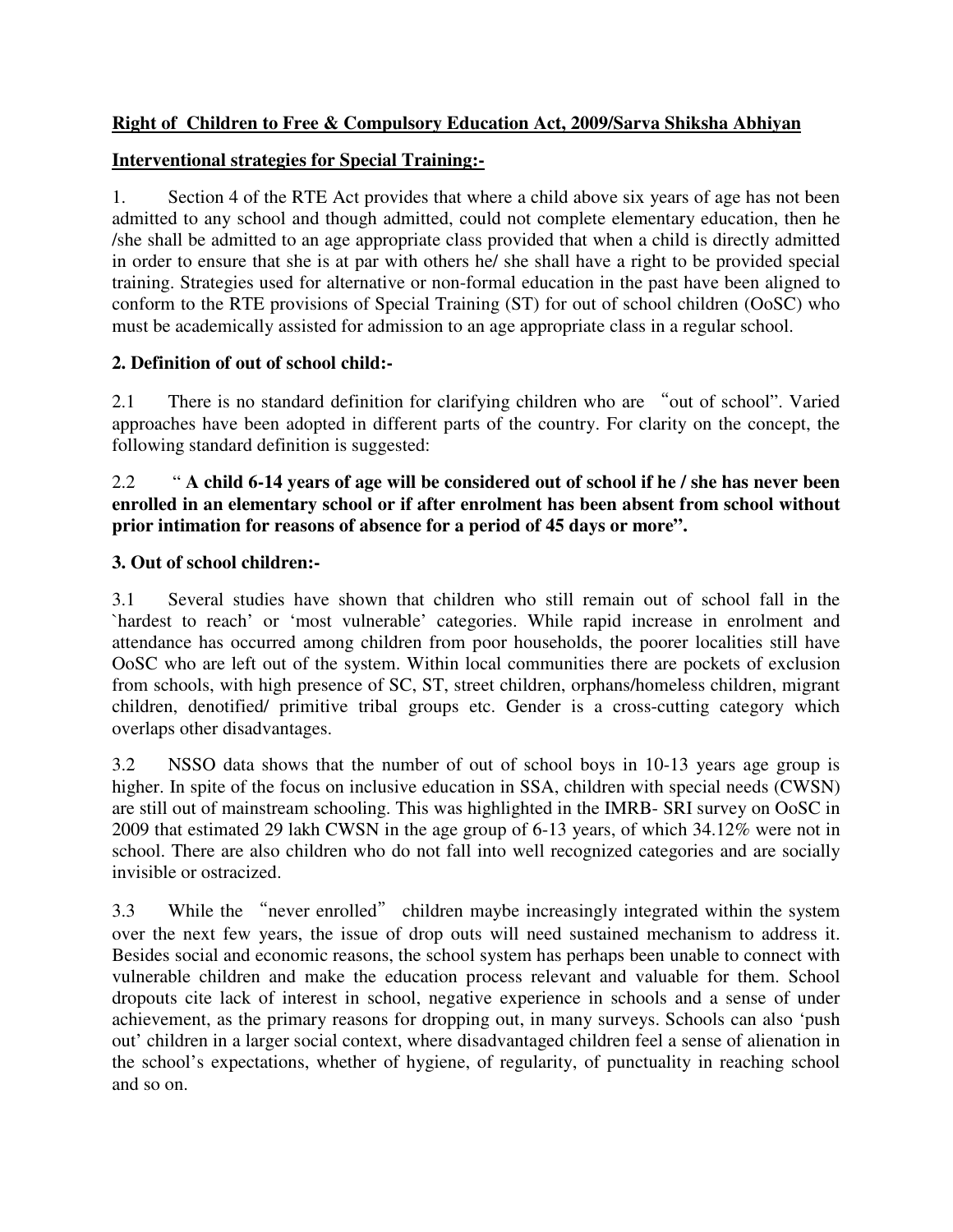## **4. Role of Local Authority:**

4.1 Section 9 of the RTE Act gives the Local Authority (basically PRIs and ULBs) the responsibility of identifying OoSC and organizing ST. This will necessitate a close interaction of Local Authority with School headmasters/teachers on a sustained basis. **Specific guidelines need to be issued as to how and in what ways the Local Authority and schools will organise identification, organizing and monitoring of OoSC in the State/UT RTE Rules.**

4.2 The Local Authority has also been vested with the function of listing the names of every child in the village/ habitation register. The register should be standardized to have age and gender wise details which will be reviewed in the meetings of Gram Panchayat or its education Sub-Committee, at regular intervals. If a child is found to be out of school for any reason, it should be discussed and followed up by the Local Authority to enable the child to join school. The Local Authority can involve parents, other village community members and motivate them to send the child to school. The Local Authority can also be a pressure group on employers, in case of child labour situations, to release the child and send her to school.

 4.3 The Local Authority has to ensure coverage of all OoSC in ST in the neighbourhood or if circumstances so demand, in a residential Special Training facility. They must also monitor the attendance of OoSC in these centres their subsequent age appropriate mainstreaming in schools.

4.4 The Local Authority and neighbourhood school must ensure that children taken up in ST are first registered in the regular school and records must clearly show the details of ST in which she is covered.

# **5. Special Training for 6- 14 years:**

5.1 ST is a critical component under the RTE Act with a medium term vision. It should be approached not merely as a time-bound interim initiative, but as a mechanism to make the schooling system responsive to the needs of children from diverse back grounds. Other than addressing needs of the OoSC in the medium term, the ST must feed back into the system to ensure that children are retained in regular classes.

5.2 ST must be provided in the same academic year as the one in which the identification of OoSC has taken place.

# **6. Implementation Approach:**

6.1 ST should be guided by flexibility and innovation at multiple levels- in the curriculum, in the pedagogy, the strategy, its implementation, in teacher training and in the management. There are activities and processes which will precede and follow the actual teaching learning in ST which interalia may be as follows:

## **6.2 Identification:**

For identification, keeping track of children who are absent for long stretches is important as such children are at the risk of becoming school dropouts sooner or later if they are not tracked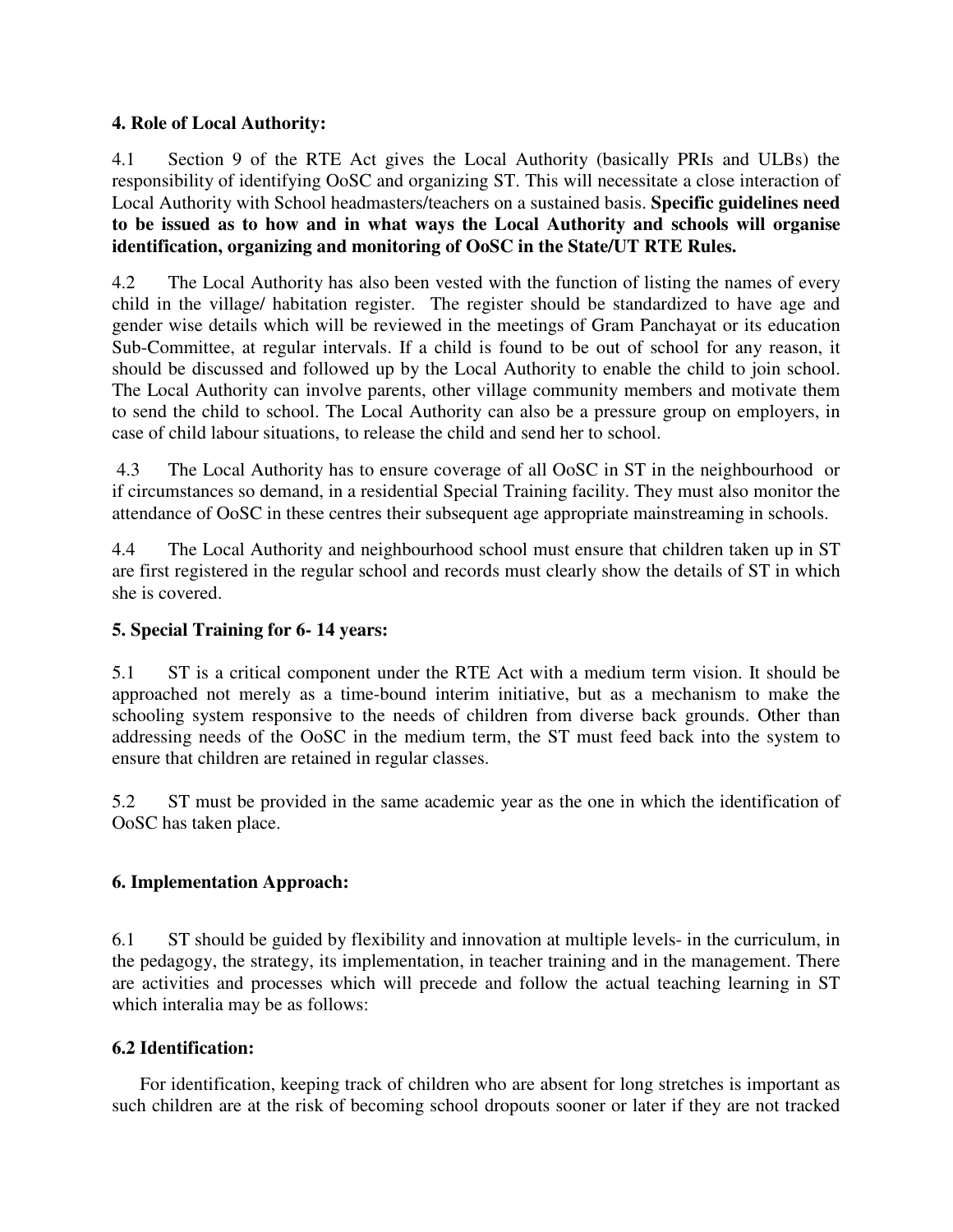and sent back to school. The processes should be transparent and participatory with the involvement of parents and the local community. As part of this process, data from different sources – school records, panchayat records, household survey (undertaken as part of school mapping exercise) should ideally be presented in public fora to be verified and discussed. The data that emerges from the mapping exercises should be consolidated at school level and then brought together at the panchayat, cluster and then block and district. Proper assessments of numbers, geographical spread; community profiles need to be made by the Local Authority and school authorities.

# **6.3 Planning**:

Given the diversity of contexts, decentralized planning is crucial to match the needs of the children and the implementation strategy. The process of developing School Development Plans (SDPs) is now a mandated part of SMC activities and Special Training should be an essential part of the SDP. The plans must be periodically reviewed (as the number of out-of-school children will be dynamic) not just at school level but also by the Local Authority. **Systems for maintaining data and periodic review (ensuring that when a child is actually enrolled and attends school it is reflected in the UDISE data and likewise when she drops-out/ is a long term absentee, it is reflected in data) needs to be worked out.** 

6.4 The following issues may be considered while planning implementation of ST:

6.4.1 Location: In case ST is organized within the school then the School Headmaster needs to decide the learning hours of the same. This is important especially if children in the ST are also attending regular classes at school. The Headmaster will also have to plan for other management issues like attendance, providing textbooks and study material, maintaining a record of their academic progress, mid-day meal distribution, etc.

6.4.2 Teachers: Based on the number of children enrolled and the location of the ST, decision should be taken on using existing teachers or additional teachers for the ST. In case ST is organized in the school and the numbers are not large then the classes for ST can be the responsibility of regular teachers. Additional teachers/ educational volunteers will be needed if the number of children enrolled in ST is large or if the ST is located at a place other than the school or is residential in nature.

6.4.3 For schools/panchayats where there are a large number of OoSC:

- i. If a particular village/hamlet has a large number of OoSC then ST should be established in the school premises. An additional classroom could be allocated, while the other existing resources would be shared.
- ii. If a particular hamlet (serviced by a particular school) does not have a large number of OoSC but the panchayat as a whole has a significant number of OoSC, then one of the schools in the panchayat be the nodal school and a Special Training centre be set up there. Transport (if children coming from beyond 1 km) should be provided or arrangement to assign a volunteer to accompany the children be made. The nodal school could also function as a centre to offer other activities (like after school classes).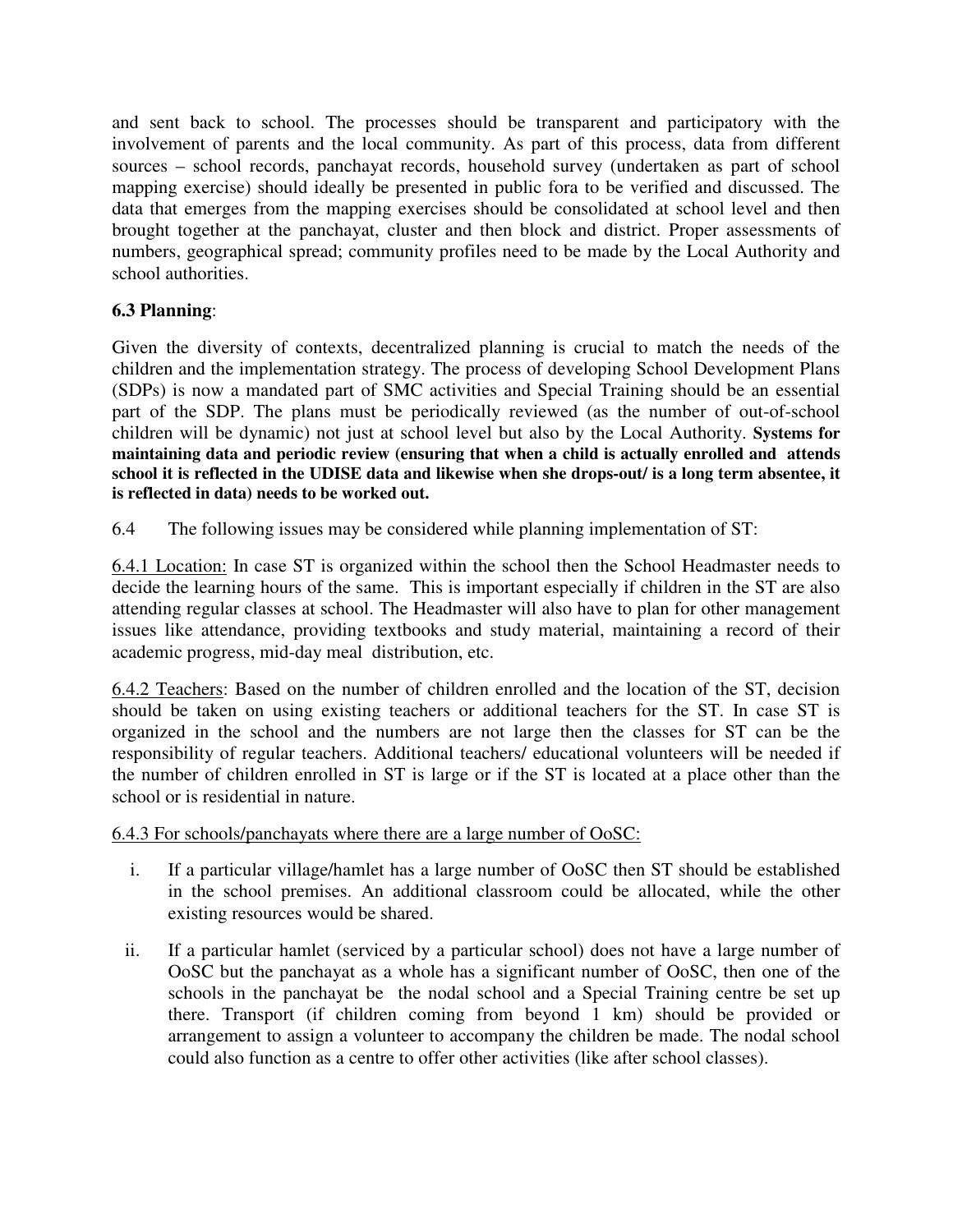6.4.4 Cluster or block level residential facility*:* For clusters where the number of OoSC require residential ST facility (due to migration, civil strife or other reasons), it can be established at the cluster level. The following approaches may be considered -

- i. Hostel facilities be provided and attached to a nodal school. The child would attend the ST, participate in the school activities and stay at the hostel.
- ii. Local Residential Facility: The home of a community member or community building like those belonging to panchayats can be identified, which could house the children. Financial and security norms for this would have to be established.
- iii. NGO Residential Facility: NGOs could provide residential facilities as well as run the ST, at cluster or block levels. However, the formal processes of enrolling the child in the neighbourhood school and liaising with the school etc. would have to be followed. In such cases, the NGO could also provide after-school support programmes and orientation of teachers. Such initiatives could be located at the cluster or block level. NGOs would however, have to comply with the norms related to teachers, pedagogy etc. laid down by the State/UT.
- iv. Attaching Special Training centres to existing residential facilities/ KGBVs: In blocks where KGBVs are operational, ST could be added to this facility. KGBVs are already running bridging activities, so this extension may not be difficult. As KGBVs run are seen as regular schools, children would get oriented to the school routine. Once they reach the age appropriate level the girls could be integrated into the neighbourhood school. Older girls, if they wish, may continue in the KGBV.
- v. Existing residential facilities like KGBVs, residential schools and hostels, Ashram shalas etc can be used to run residential ST with the clear understanding that the OoSC will be mainstreamed therein in age appropriate classes. In other cases of residential special training, the enrolment of the child has to be done in a day school and the child/ parents should all be aware of where the ultimate mainstreaming will be done.

6.4.5 For urban areas**:** An urban context is different**.** Large number of children in urban areas are without adult supervision (street children, orphans, homeless children); some are working especially in vulnerable professions (like rag picking); children accompany parents who have insecure jobs or are themselves working in factories, tea shops, bus stops, railway stations (such children would not have a permanent home or address making enumeration difficult). Such children, are exposed to difficult circumstances (crime, substance abuse, violence) and often unable to adjust to the regular routine and discipline necessary for schooling. As suggested in the SSA Framework, this requires sharing of infrastructure rather than the creation of new infrastructure and STs may be set up by:

- i. Sharing of resources at the school level: Schools that have space and additional rooms can be selected for running of Special Training centres.
- ii. Use of vacant public buildings: Vacant and abandoned public building be identified and used to run either residential or non-residential centres.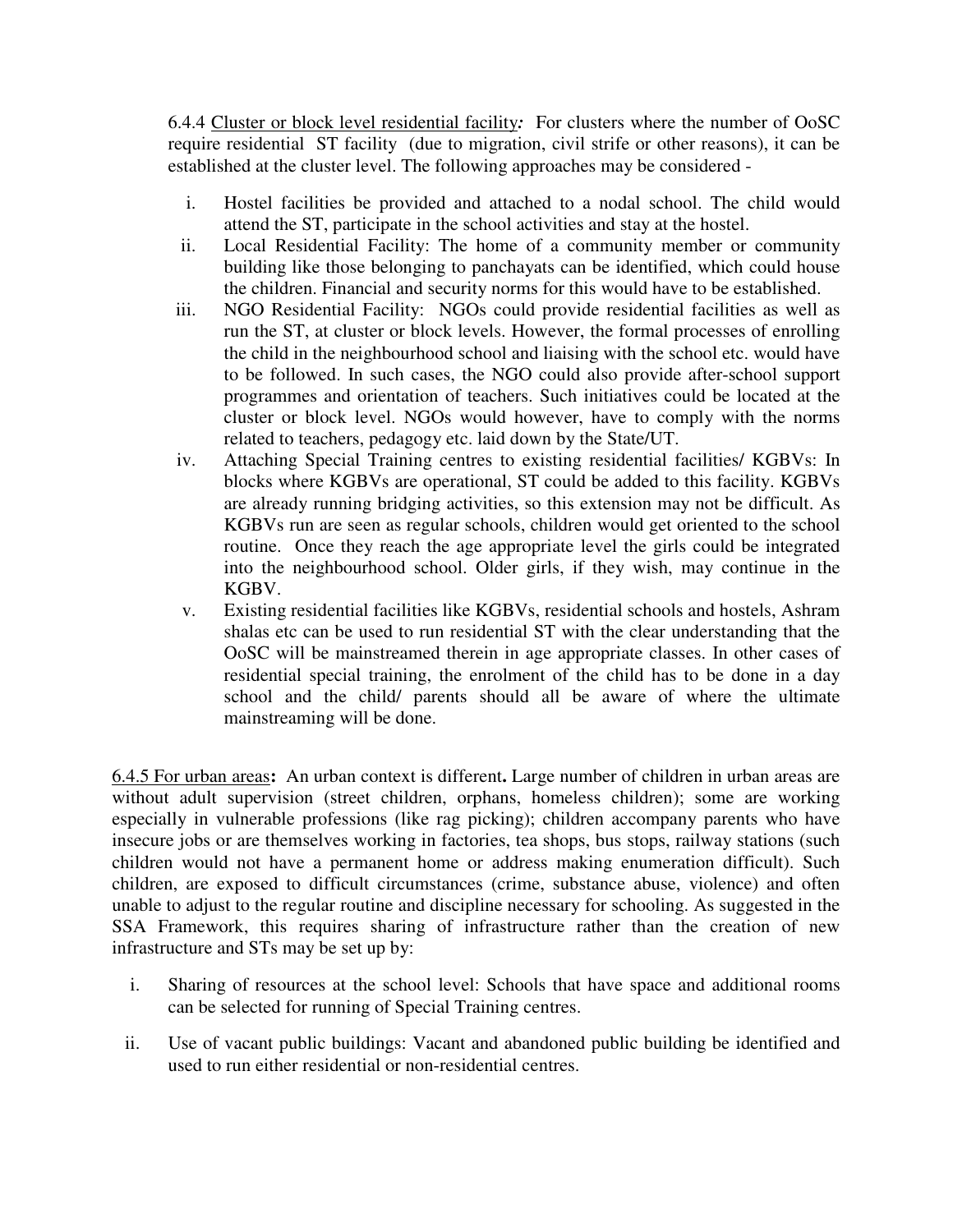- iii. Convergence of facilities provided by different departments: Other State Govt/Central Govt departments may have infrastructure that could be made available for setting up such centres.
- iv. Homeless and Street children: For children staying in Shelter Homes, children may stay at the shelter and go to the nearby Government or Private school (under the 25% reservation for disadvantaged and weaker sections). Depending on the mapping exercise specific, areas that are inhabited by groups vulnerable to drop out or out of school children, Special Camps and mobilization programmes should be conducted to persuade the community to bring children to schools, as it would entail taking children away from work. NGOs could be enlisted to run such urban shelters only after efforts to persuade State Departments of Social Welfare, Urban Development, Municipalities fail to set up such shelters under available State/Central Government Schemes run by them for education/shelter of urban children.
- v. Drop in Centres: Special Training centres could act as drop in centres where OoSC would come and participate in activities, as a way of familiarizing children with the school. These can be run after school hours (second shift) and children could be allowed and encouraged to come to school during school hours as well. Such programmes could also be run by NGOs.

## **6.5 Mobilization:**

Mobilisation of OoSC requires a social atmosphere in favor of the Right of every child to elementary education. Some suggestive activities are:

- i. Visits by teachers/ SMC members/ Local Authority members to the homes of OoSC (breaking barriers and improving communication) and regular meetings especially of teachers with the parents to enroll them in schools/ST or while the child is at the Special Training or once the child has been mainstreamed.
- ii. Mobilisation events in the community like padyatras, gram sabha meetings, parentteacher meets, SMC meetings with the parents etc. in the hamlets or villages.
- iii. Community volunteers/ SMC members/ older children/ panchayat members/ local religious leaders etc can be coopted to bring the children to the school and provide support to STs where operational.
- iv. Special Campaigns before opening of the new academic session, with the involvement of community, especially local youth groups, CBOs, religious leaders etc. on the Right to and importance of education for all 6-14 years old.

#### **6.6 Enrolment:**

6.6.1 As the RTE Act stipulates that children be enrolled throughout the academic year, t**herefore clear and simple procedures for an "any-time admission" process has to be put in place.** This is important to facilitate enrolment of OoSC from migrant communities, nomadic tribes, street children and urban deprived children etc.

i. The ST has to be **preceded** by enrolment in a regular neighbourhood school.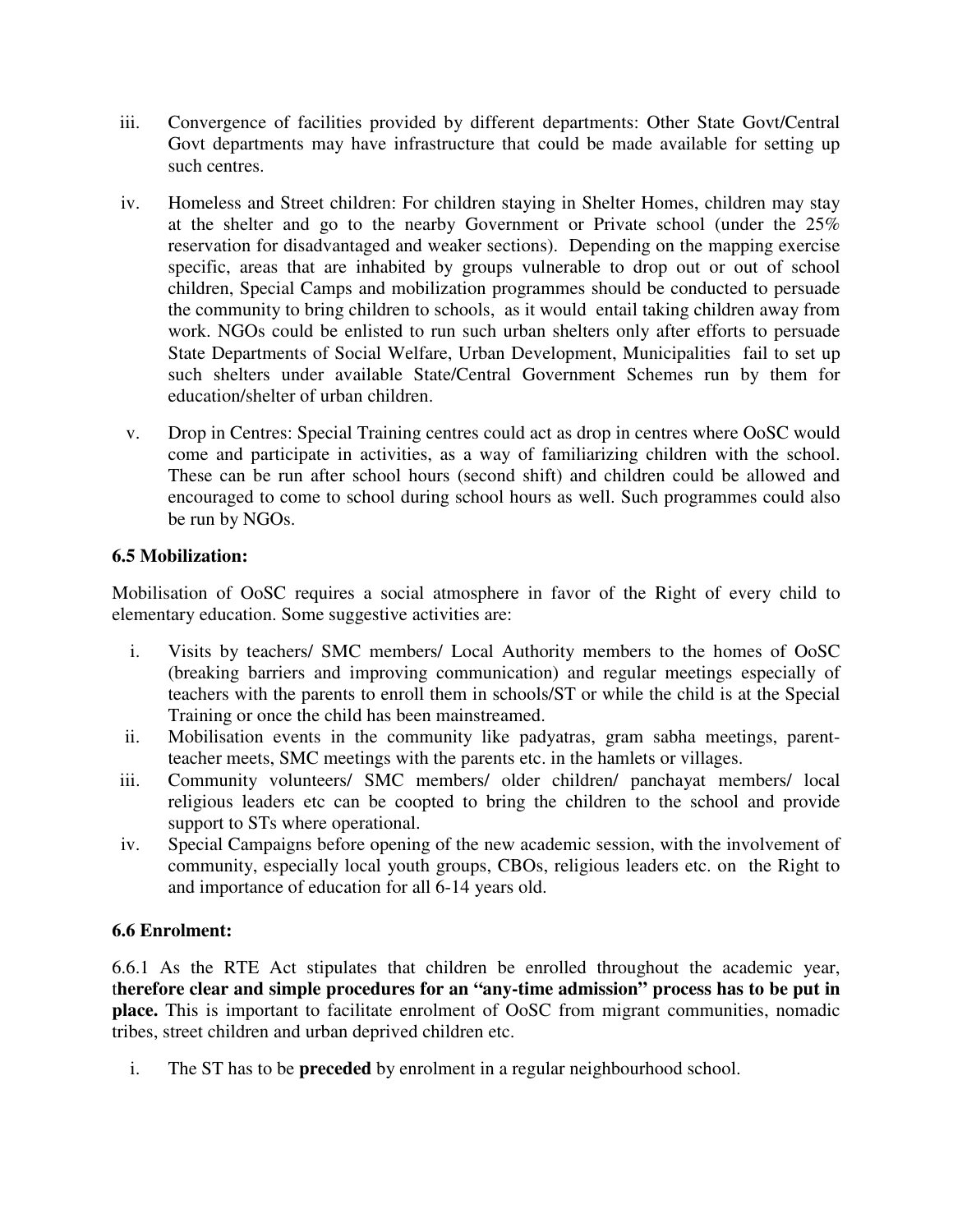- ii. As far as possible the ST should be conducted within regular school premises. This not only improves monitoring and supervision of the ST, but also creates aspirations of mainstreaming in the children. It ensures optimum use of school infrastructure. Sharing of the morning assembly, MDM and sessions with regular classes facilitates peer learning and mainstreaming in the age appropriate class.
- iii. ST should be conducted with the supervision of the regular school where the child has been enrolled and will be mainstreamed.
- iv. ST has an upper time limit, as prescribed under the State/UT Rules, after which the child will have to be mainstreamed. This time period must be clearly tracked for each child.
- v. Schools in which OoSC are enrolled for ST must maintain a clear record of such children.
- vi. CWSN will need specific planning to factor in the type of disability. In case eventual mainstreaming is planned in a residential school like KGBV, Ashram Shala etc, then the ST can be conducted at the same location, or day schools have to be mapped and tagged for such children with a clear goal of mainstreaming there. The CWSN may require assessments, aid-appliances and therapy. Emphasis should be on inclusive setting of ST for CWSN so that their integration into the school ultimately is easier. Additional cost of ST which include CWSN in terms of assessment of disability, aids and appliances and teaching resources, over and above ST norms of the State/UT, may be met from IE and accordingly indicated in district/State AWP&B.
- vii. In difficult circumstances it may be necessary for ST to be undertaken outside the regular school premises.though children are enrolled in that school. In such cases, the supervision and oversight of the Headmaster of the school in which such children have been enrolled prior to ST and the Local Authority concerned will be necessary.
- viii. National Child Labour Project (NCLP) schools/ centres are now to be treated as ST Centres for preparing children for age appropriate admission in regular schools. Though the fund support to these NCLP centres will continue from under that scheme of the Ministry of Labour, Govt. of India, coordination between the State/ UT Education Department and the National Child Labour Project must be ensured. Registration of NCLP children in regular schools and mainstreaming after completion of ST period, must be coordinated in particular.
- ix. Keeping in mind the complexity of the exercise of bringing children from extremely marginalized and vulnerable groups to the school system, collaboration with NGOs, local language experts, researchers, other State/Departments etc are necessary to ensure that the Special Training program addresses a range of issues that work at the local and State level.

#### **6.7 Organizing/ Conduct of special training:**

6.7.1 Learning time during ST should focus on building both academic and social skills. Age and grade appropriate entry means recognition of the experience and knowledge of a child, regardless of its 'non-formal' nature and in the process locating his or her entry into the system at an appropriate level. Age and grade appropriate entry into the formal system does not or should not be under stood to mean organizing in age exclusive groups. Learning may be approached as a social process where children can learn in mix-aged groups by interacting with and learning from their more able peers.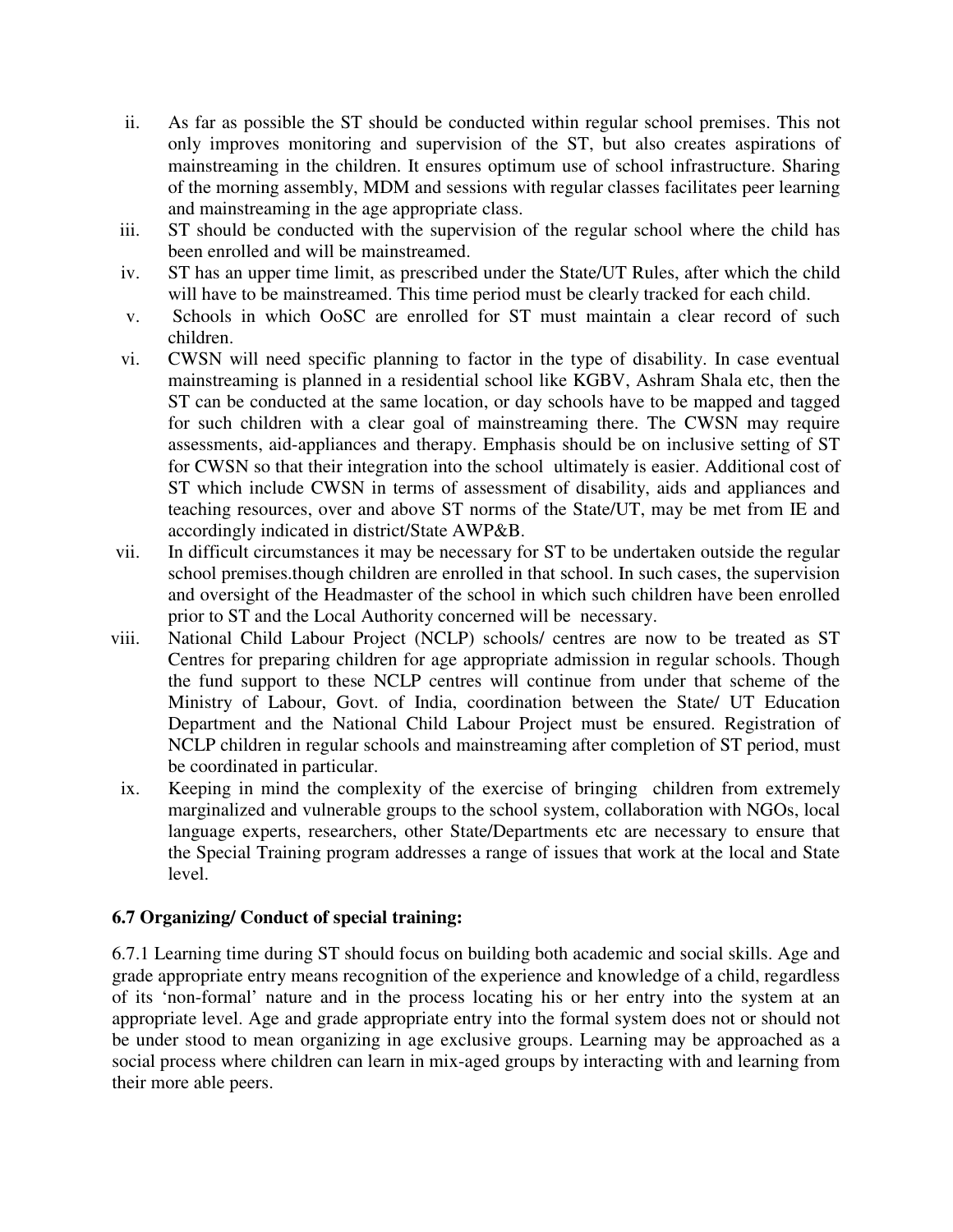6.7.2 A planned process of induction of all OoSC into the school system must be an integral part of the curriculum and pedagogic processes. OsSC when brought into the system must feel *wanted* and a relationship of *trust* developed among them and between children and teaching staff. The first 15-20 days are crucial for any child entering school and may be devoted to 'nonacademic' work and the following activities may be undertaken, irrespective of the mode in which the ST is delivered, residential or non-residential, duration etc.

- *Understanding the child*: The teacher should *collect information* about each child- his/her background, family support, previous working conditions etc. in a non-threatening manner through talking and discussion.
- *Building a trusting relationship and the ST Centre as a 'safe' space*: To reduce fear (of authority and punishment, fear of academics etc.) and to introduce children to an unfamiliar routine, the days should not be too regimented and discipline should not be demanded. Time needs to be spent just talking and mingling, between teachers and children and with other school children. Organization of cultural activities, games and sports, shared MDM etc may be emphasized.
- *Creating the desire to learn*: Often first time learners or dropouts are full of apprehensions, yet they have a desire to study. During the inital phase, the children should see the classroom activities and get drawn into the learning environment. It is common that within two weeks' time, children begin to demand that they are taught to read and write as they grow in confidence and develop a sense of security. All children will not start to read and write on the same time and no attempt should be made to force or compel them to read and write.
- *Readiness for school*: A child who comes to school for the first time feels that every aspect of the school is new and alien. A child has to 'make herself over' in order to succeed in school or even 'unlearn' aspects her own cultural and social world. Sensitivity to their context will reduce the alienating impact of schooling
- *Integration:* In order to guard against isolation and `labeling', conscious efforts must be made to integrate them into the school environment through participation in sports, extracurriculum activities, meals etc.
- *Involvement of parents and community*: Parents and community members who have been responsible for motivating the children to come to the ST should be allowed access to the Centre until such time as they feel secure and comfortable. ST centres should have a culture of openness, where adults/community is welcome to participate in the activities.

# **6.7.3 Some principles for the induction phase:**

- Treat the child with respect and dignity
- Make efforts to bring together children to build a sense of community
- Encourage children to take part in activities.
- If a child is homesick, make arrangements to take them home and for their return.
- Develop an interest in active learning through the process of play and a print-rich exciting environment.

6.7.4 The schedule of the ST will essentially be designed by the local circumstances, based on the number of children, availability of teachers etc. However, the guiding principle has to be that the child is mainstreamed as quickly as possible. The process should be flexible allowing multiple entry and exit points and not rigidly scheduled.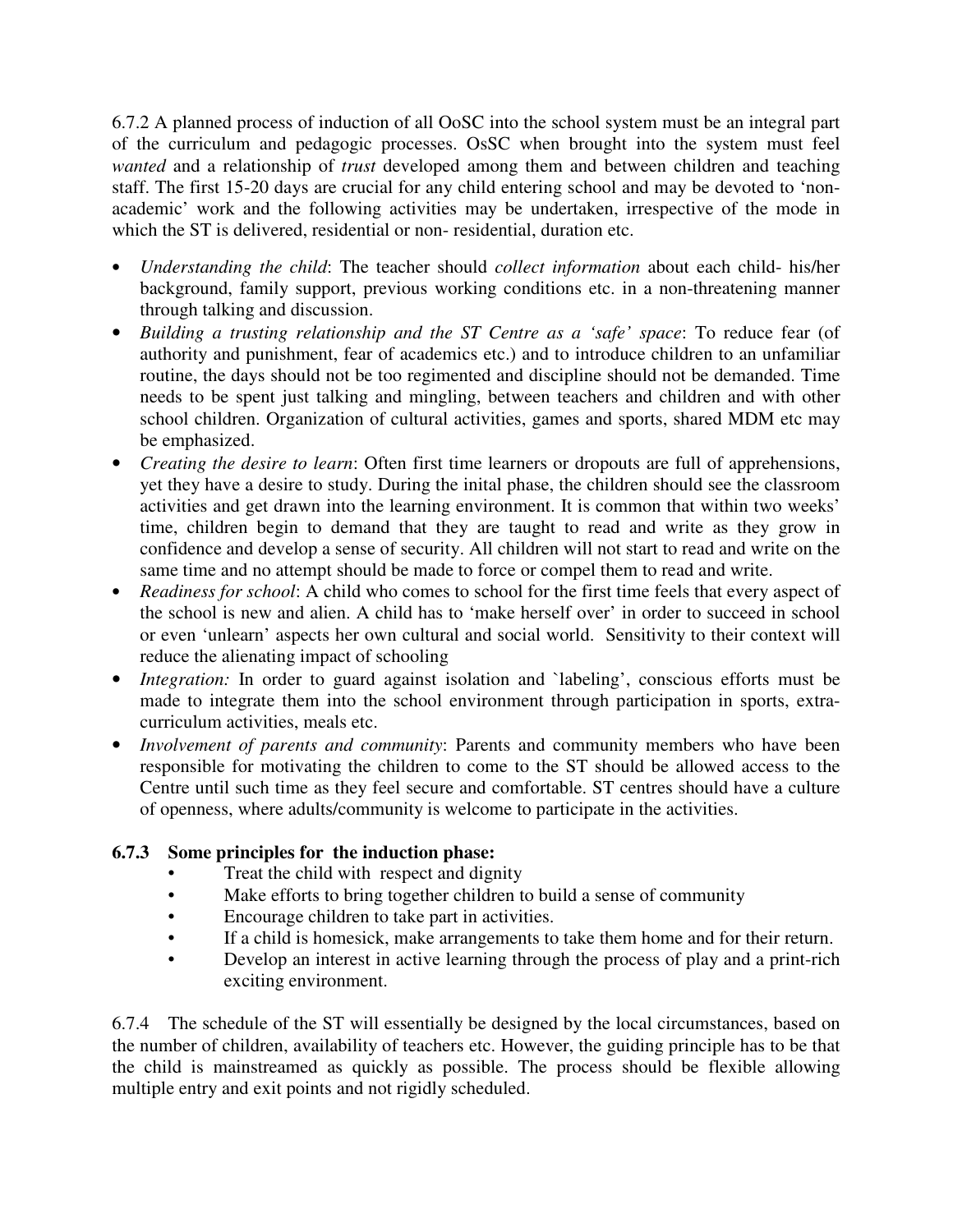## **6.8 Monitoring/ tracking and support activities**

The roles assigned to the School Head Master/Teacher, SMC and Local Authority should be clearly defined. For example, the Head Teacher may be assigned academic supervision specifically, the SMC to ensure regular attendance of the child and the Local Authority an overarching review at regular intervals. The roles will have to be defined as per local issues and challenges. Support services where there are overlapping problems of drug addiction, child labour, disability etc will need specific planning.

# **6.9 Review of the process and mainstreaming into schools after completion of ST**

6.9.1 A child in an ST, if conducted in a regular school can be mainstreamed into age appropriate subjects if he reaches the competencies in a few subject areas and can continued to be taught in the ST for the rest. This will need the ST and regular class teacher to coordinate closely. In case of ST is being implemented at a place other than in the school or in a different time shift, the supervising Head Master/Teacher will have to constantly review progress and then mainstream the child into a regular class at the appropriate time. The decision should rest on the child's preparedness alone and not on the sanction/ duration of ST planned i.e. a child should not be unnecessarily held back for maximum duration of the ST.

6.9.2 Learning Assessment in ST needs to be based on indicators of student progress, which are the benchmarks for the abilities that the student is expected to develop. The indicators should be very broadly defined and include a more detailed set of specific abilities. Some overlap between indicators is to be expected as they are not mutually exclusive. It is best that the teacher be responsible for her students learning and assessment, based on her knowledge about her students, and their needs and learning pace.

6.9.3 For each of the graded materials, a grade appropriate set of descriptive indicators (which may overlap for different subject areas especially in the primary grades) needs to be developed. NCERT/ State guidelines for CCE may be used as a base to develop similar indicators for each theme/unit in the special training. For instance, **Indicators for Assessing EVS Learning (Class III to V)** are:

- 1. **Observation and Recording** Reporting, narrating and drawing; picture-reading, making pictures, tables and maps.
- 2. **Discussion** Listening, talking, expressing opinions, finding out from others.
- 3. **Expression**  Drawing, body movements, creative writing, sculpting, etc.
- 4. **Explanation** Reasoning, making logical connections.
- 5. **Classification**  Categorising, grouping, contrasting and comparing.
- 6. **Questioning**  Expressing curiosity, critical thinking, developing questions.
- 7. **Analysis** Predicting, making hypotheses and inferences
- 8. **Experimentation** Improvisation, making things and doing experiments.
- 9. **Concern for Justice and Equality** Sensitivity towards the disadvantaged or differently abled, showing concern for environment.
- 10. **Cooperation**  Taking responsibility and initiative, sharing and working together.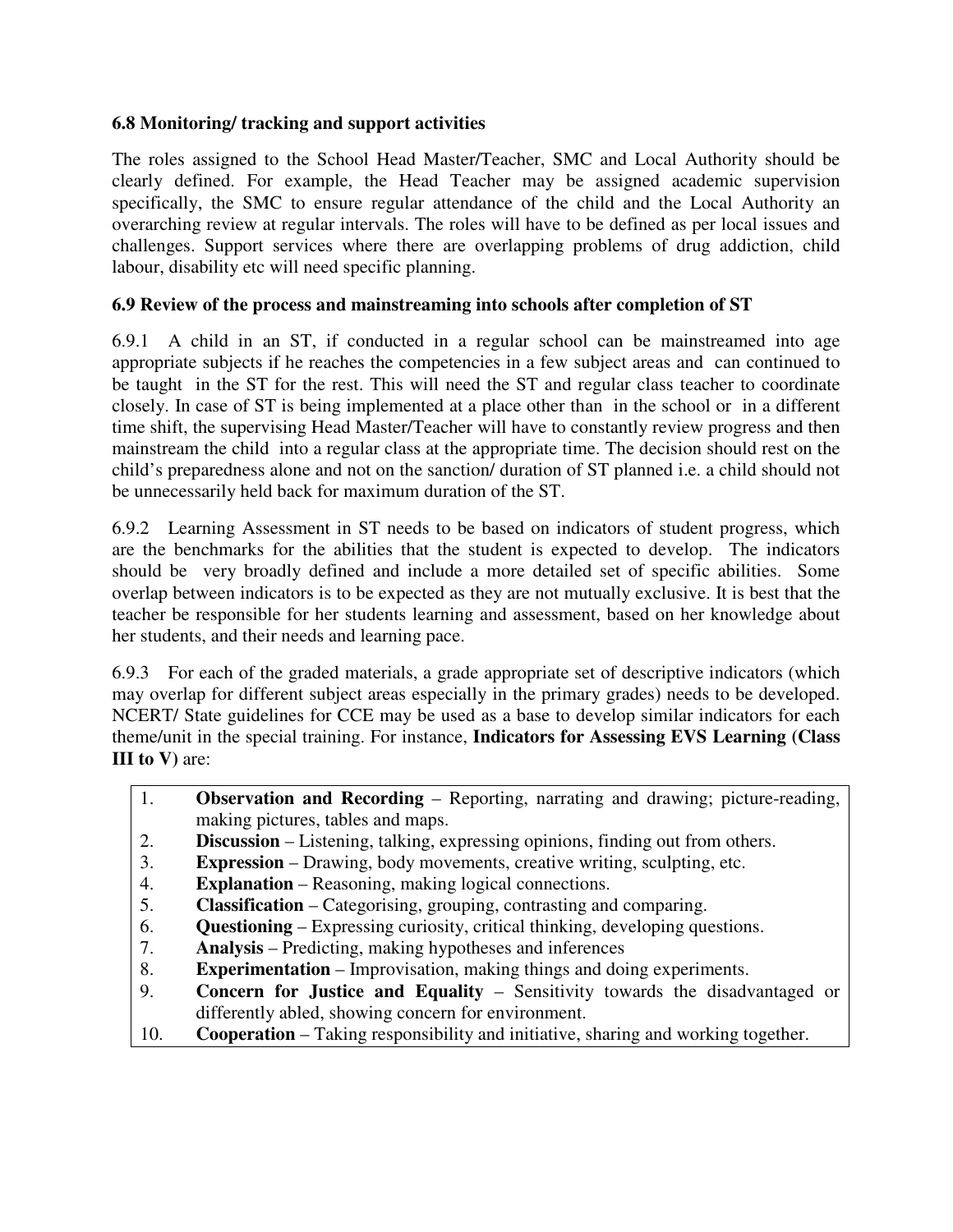## **Some indicators developed for social science are:**

- Comprehension: (includes Synthesizing Information, Explanation, Reasoning and Expression)
- Critical thinking : (Includes Application, Analysis and Collaborative Work )
- Capacity for empathy and imagination.

**6.9.4 Assessment is not meant to compare and rank children against each other or against some fixed norms.** Each child will be at a different level of development for different indicators, so a child must not be labeled or put into one slot for all the indicators. For instance one child may have her understanding and observation developed with respect to her age, may perform adequately for classification, while in expression she may require greater motivation to do better through proper feedback, and need a lot of support on the indicators for prediction and cooperation. Hence a wide range of different indicators should be there to observe and assess the various aspects of development of a child.

 6.9.5 The level of a student on an indicator needs to be assessed after seeing a number of assignments and observations related to the student. Every single activity done by a student need not be given a grade. It is more important to give specific feedback on the work done. The teacher can go over and reflect on the assignments, the activities and participation of the student, and note the level at which the child is performing on the indicators at regular intervals. Assessing and evaluating children has to be constant so that the child gets mainstreamed as soon as possible. When ST is being conducted in a regular school, the child maybe mainstreamed for specific subject classes as and when she is ready.

6.9.6 There may be provision for a volunteer or peer mentor or "mitra"/friend or designated community member at the formal school when children are transitioning from a ST to the regular school. This may be needed more with children who have attended a residential ST. The volunteer/friend's role is to familiarize the new child with academic routine and also to support academically if needed and facilitate her integration with other children in the class. Older children from the same school may be most appropriate to play this role or a community volunteer.

# **6.10 Post mainstreaming support**.

6.10.1 The children mainstreamed should continue to be reviewed by the Local Authority, ST, teachers and SMC, as they continue to be vulnerable to becoming drop outs for the same reasons they were OoSC earlier. Support for ancillary problems/ issues which may have been provided during ST, may still be required like counseling, aids and appliances for disability, therapy for substance abuse etc.

# **6.11 Curricular design and organizing the content:**

6.11.1 At present teaching learning material and course content developed by States for ST is largely a condensed version of the school textbooks, making it into a fast track course. Since a larger number of children who are out of school are in the age group of 11-13 years it is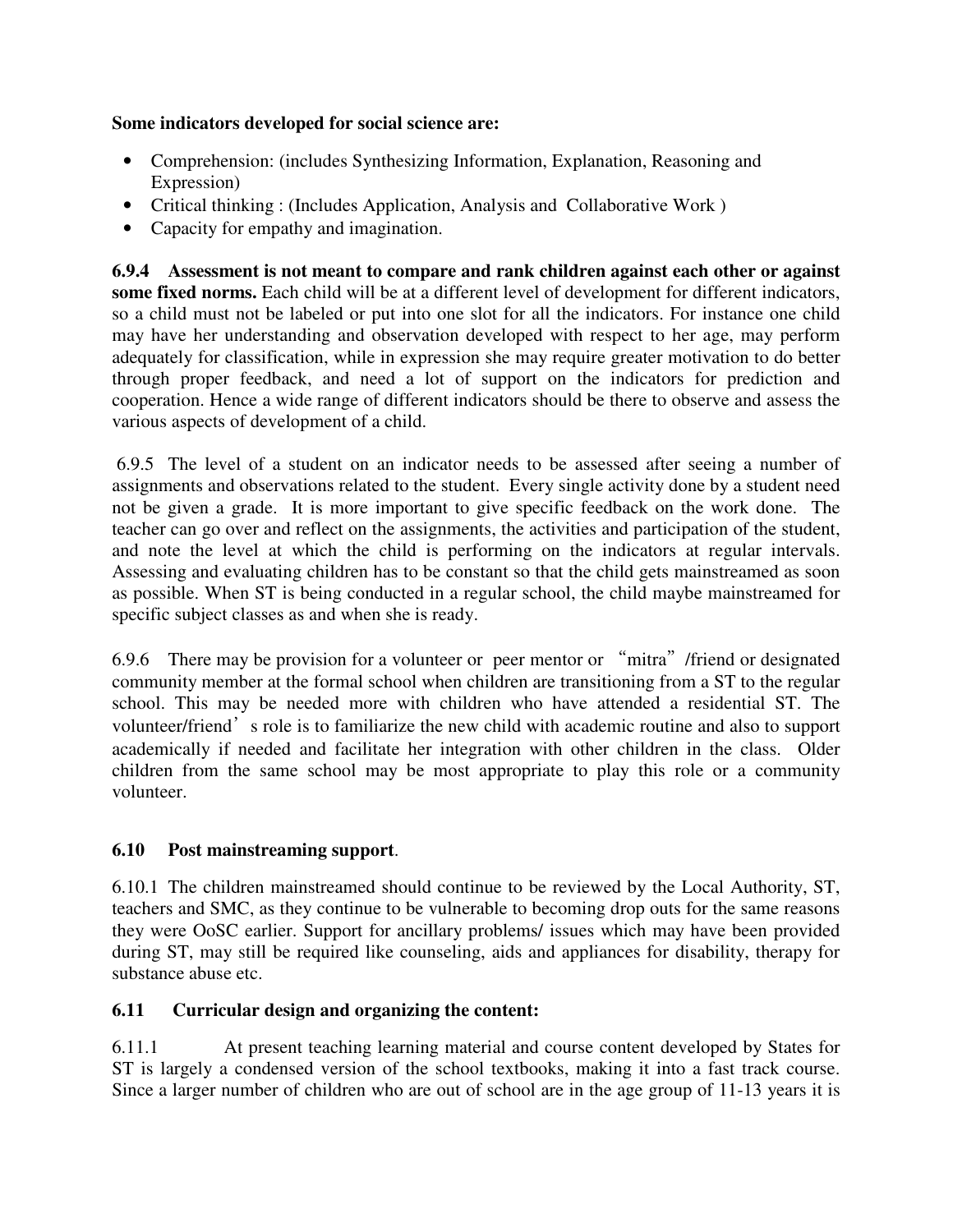critical that the learning approach adopted is not the same as for a 6 year old. The ST curriculum needs to be designed such that it factors the child's previous knowledge and age appropriate needs. The curriculum should provide opportunities to reason and analyze. Self-learning strategies would be more suitable for children in ST. For instance, a 12 year old girl who has never been to school will probably have to begin with the Class I book, which may not recognize the knowledge and skills she possesses through informal learning processes and follows the existing progression of learning (regardless of age). The material being used for ST including prescribed school textbooks and available supplementary materials, may still be organized on the basis of a particular class (and of moving from one class to another) which is less effective than basing it on the age/ abilities of the learner.

6.11.2 Graded materials maybe developed where there can be multiple entry and exit points for children as per their prior learning levels. The content of ST must be made flexible in order to suit the needs of varied backgrounds and learning levels of children that they cater to. The State level Academic Authority should anchor developing the framework, teacher training modules and material for teaching learning by drawing on the experienced teachers, adult educators, NGOs, DIETs, Mahila Samakhya etc. Some of the key principles are listed as below:

- Older children learn fast when exposed to a combination of learning experiences that include their existing knowledge and new information, in meaningful ways.
- Accelerated learning programmes have been particularly successful in bridging till grade five. Highly compressed teaching learning packages that merely condense school curriculum do not facilitate learning or the bridging process.
- Contextualizing the curriculum in accordance with the life world and experiences of the learner has enabled substantive learning among the first generation learners.
- Orientation of teachers to the socio-cultural and economic realities of the learners helps.
- Formal collaborations and partnerships between government and NGOs are necessary for any innovative or appropriate strategy to be mainstreamed.
- Teaching methods and resources that promote self-esteem through motivation, use of small group peer and paired learning, interactive teaching with use of associative learning can be useful methods.
- The Special Training Centres may have judiciously chosen children's literature, their class/home work/poems/letters/drawings/project/ progress/ timelines/maps; local art forms and paintings, floor puzzles and riddles. Reading corners can be set up, giving the child the freedom and choice to sit there and read**.**
- DIETs can work in tandem with SCERT to create locally relevant teaching- learning packages and simultaneously a training programme for the teachers. Within these institutions themselves reorientation may be necessary for visualizing content.

# **6.11.3 NCF principles have particular relevance for designing curriculum and materials for special training, the important ones are reiterated**:

- i. *Connect the child's world to the world beyond their familiar environment*: ST needs to connect the experiential knowledge of the child to formal literacy and numeracy skills using a constructivist approach.
- ii. *Constitutional values*: Upholding constitutional values has been underscored in both NCF 2005 and the RTE Act as a core principle and must govern all dimensions of ST.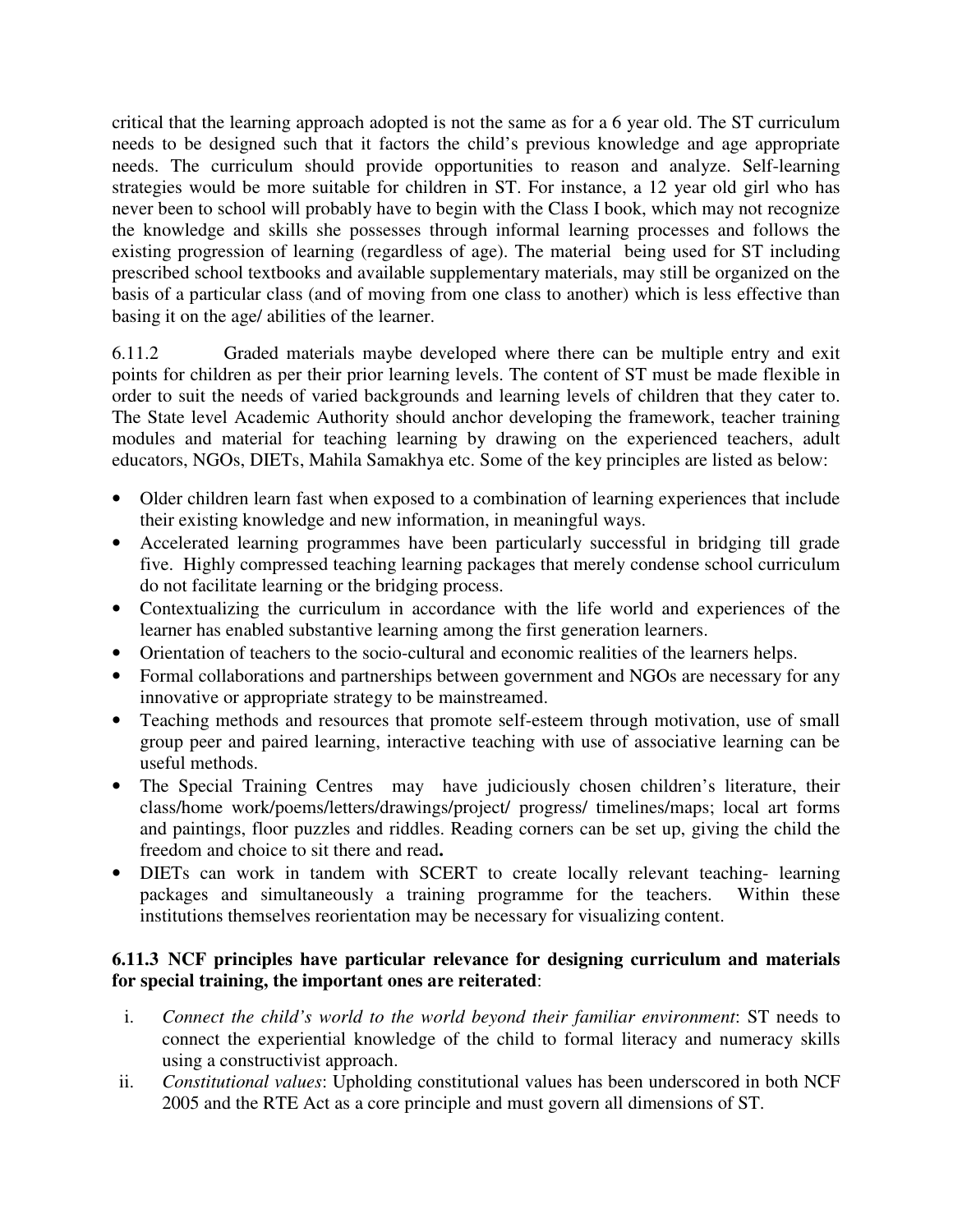- iii. *Learning in flexible peer groups*: The experience of several organizations has shown that learning in mixed-age groups is effective, so learning across ages may be promoted.
- iv. *Active participation of learner in own learning*. This is particularly applicable for older learners, who come with developed language and numerical skills and have views on learning and performing tasks. The teaching learning methodology for them must build on prior learning.
- v. *Holistic teaching and learning, not textbook centric*: Multiple mediums must be used, including traditional forms of cultural expression.
- *vi. Flexibility*: As a child may enter special training at different levels, the structuring of the curriculum and materials must allow for flexibility, in contrast to the predetermined structure / sequencing of the existing syllabi. In order to ensure integration of children in ST within the school as early as possible, a degree of flexibility in the school system and routine will be needed. Significant part of curriculum lies in building confidence of older learners, facilitating self-esteem so that they are able to express themselves. Therefore, content and pedagogy should build on this dimension and this should not be an add-on part of the curriculum.

# **6.11.4 Positioning Special Training for various age groups:**

Special training curriculum should be designed across particular age bands, which foreground and recognize the experience and ability of the child, prior to creating teaching learning material/teaching-learning processes. The following age bands may be considered as an exemplar:

| Age<br>bands   | Age<br>appropriate<br>classes | Training duration                                                                 | Key points for teaching-learning for the<br>age bands                                                                                                                                                                                                                                       |
|----------------|-------------------------------|-----------------------------------------------------------------------------------|---------------------------------------------------------------------------------------------------------------------------------------------------------------------------------------------------------------------------------------------------------------------------------------------|
| 6, 7           | I, II                         | Readiness<br>(school/<br>group<br>based) at school<br><b>OR</b><br>$3 - 6$ months | These children should be provided a<br>short input using the existing material<br>for classes 1 and 2 and integrated into<br>the regular at earliest possible. The<br>approach of Activity Based Learning<br>may be appropriate.                                                            |
| 8,<br>9,<br>10 | III, IV, V                    | $3-6$ months                                                                      | Identify core concepts of content and<br>skills required for Classes 3-5 in each<br>subject (Language, Maths and EVS).<br>Graded materials, which are specific<br>activity based, may be developed based<br>these, with defined learning<br>on<br>outcomes.                                 |
| $11 - 14$      | VI, VII, VIII                 | $1 - 2$ years                                                                     | For children in this age group who have<br>never been to school, adult learning<br>approaches could be used for basic<br>literacy and numeracy. The induction<br>activities<br>and<br>preparatory<br>are<br>particularly relevant for this group. For<br>language and maths graded material |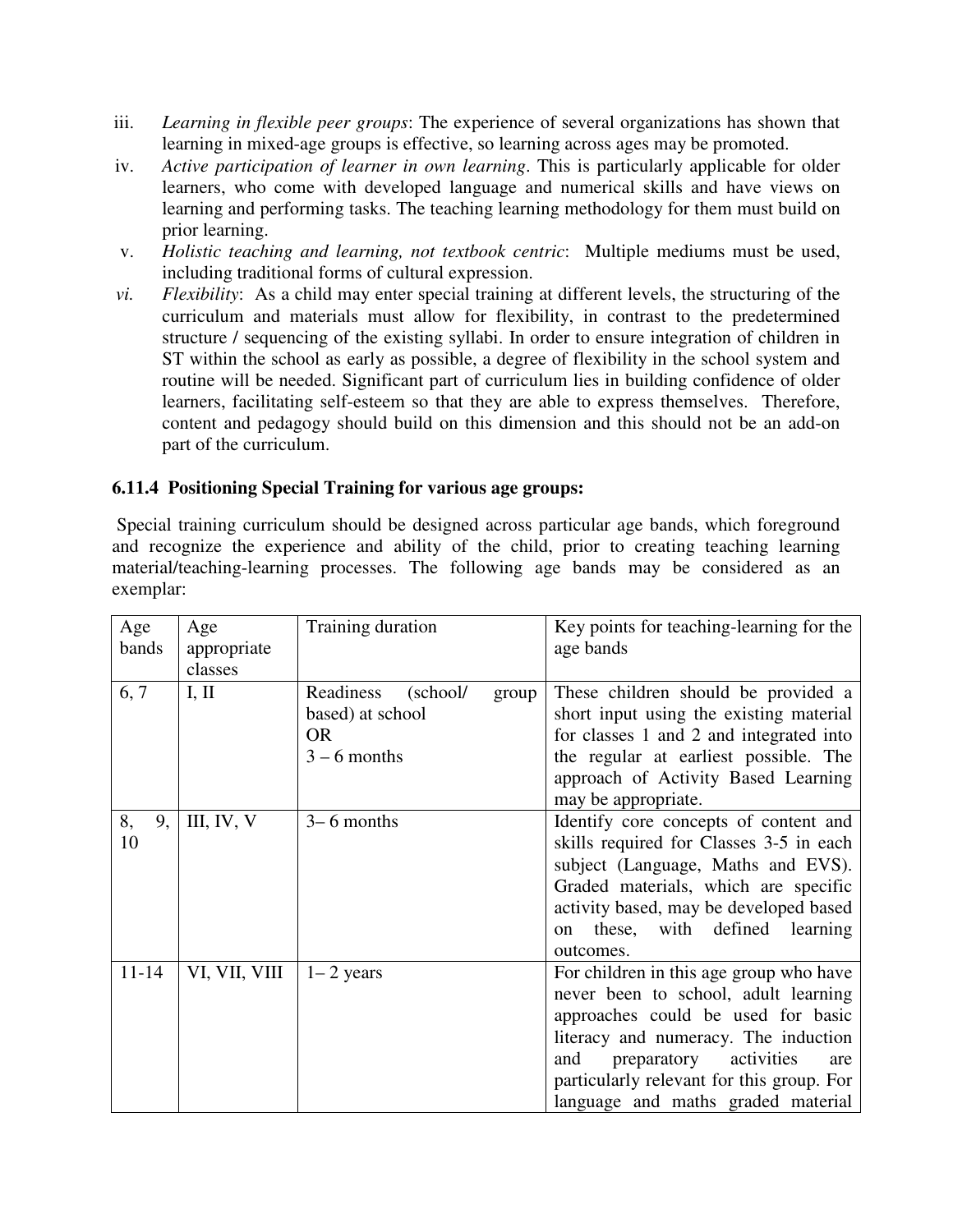|  | based on competencies may be<br>developed. As this group will have to<br>be introduced to subject based learning,<br>one integrated package for social<br>sciences and one for sciences can be<br>developed. |
|--|--------------------------------------------------------------------------------------------------------------------------------------------------------------------------------------------------------------|
|--|--------------------------------------------------------------------------------------------------------------------------------------------------------------------------------------------------------------|

**7. Duration of Special training needs to be flexible and specific to each child**. Since the key objective is to mainstream into age appropriate class, the learning time/ sessions should be optimally used during the day, across the week and during the entire duration of the ST.

## **8. Teachers and special training:**

8.1 The RTE Act is not prescriptive about pupil teacher ratio in ST. Some options that can be considered for positioning teachers are:-

- The teacher needs to be recognized as the pivot of this program. Good materials and good bridge programmes fail in adverse PTRs or absence of motivated and skilled teachers.
- The creation of short in-service training modules annually to orient teachers on ST may be necessary.
- Creating guidelines and teacher training materials on issues of diversity, identity and marginalization, may help teachers to integrate this as part of their teaching and interaction with the children & parents.
- Regular support and inputs from technical and resource groups specially BRCs and CRCs to support, monitor and train teachers in STs.
- A percentage of new regular teachers inducted with schools, may be allocated the responsibility of running Special Training centers over a designated period. As the case maybe, they can shift to regular teaching after a while.
- Teacher educators, DIETs need to be oriented to Special Training and multi-grade teaching approaches as they will play a critical role in training and supporting teachers to implement Special Training.
- Development of training programmes for School Head teachers on monitoring, supervision and assisting ST and the integration processes of learners who come from ST to regular schools, would also be necessary.

## **9. Special Training – School Linkages/ Special Support Activities**

9.1 A strong connect with the local regular school is absolutely essential for a successful mainstreaming and integration of children from ST. The school Headmaster must regularly visit the ST in case the location is outside the school and especially when the Special training is residential. Management related decisions including payment of salaries to additional teachers should ideally be made by the supervising Headmaster who should monitor the learning progress